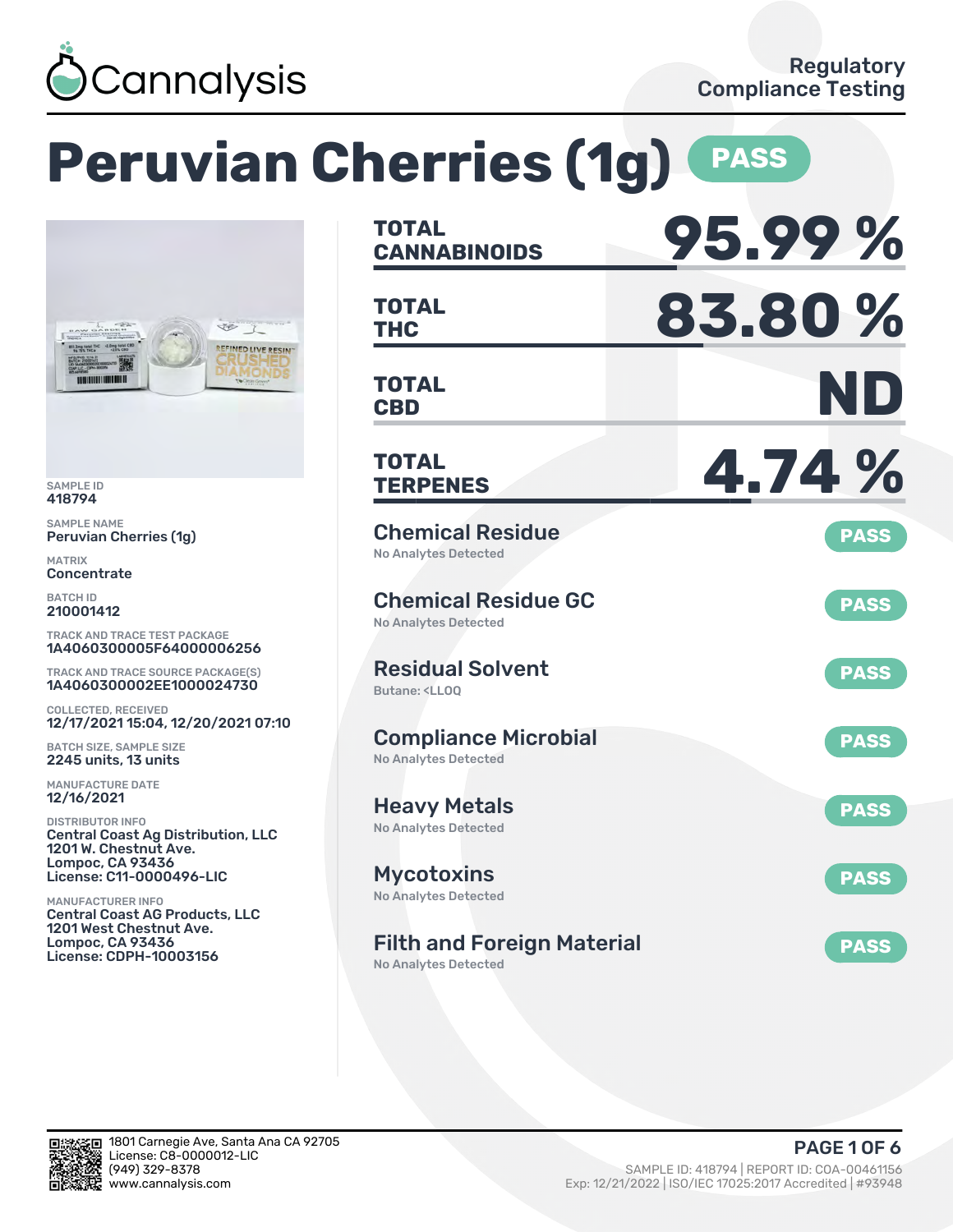

## CANNABINOID ANALYSIS

Total THC,CBD value(s) have been decarboxylated.

| TOTAL THC:          | 838.0 mg/g (83.80 %), 838 mg per package |
|---------------------|------------------------------------------|
| TOTAL CBD:          | ND.                                      |
| TOTAL CANNABINOIDS: | 959.9 mg/g (95.99 %)                     |

UNIT OF MEASUREMENT: Milligrams per Gram(mg/g)

| <b>ANALYTE</b>         | <b>RESULT</b>                       | <b>LOD</b> | <b>LLOO</b> | <b>ANALYTE</b>   | <b>RESULT</b> | <b>LOD</b> | <b>LLOO</b> |
|------------------------|-------------------------------------|------------|-------------|------------------|---------------|------------|-------------|
| THCa                   | 953.7 mg/g (95.37 %)                | 0.5000     | 1.0000      | CBDa             | <b>ND</b>     | 0.5000     | 1.0000      |
| D9THC                  | 1.546 mg/g (0.1546 %)               | 0.5000     | 1.0000      | CBD              | <b>ND</b>     | 0.5000     | 1.0000      |
| D8THC                  | <b>ND</b>                           | 0.5000     | 1.0000      | CBD <sub>v</sub> | <b>ND</b>     | 0.5000     | 1.0000      |
| <b>CBN</b>             | <b>ND</b>                           | 0.5000     | 1.0000      | CBCa             | <b>ND</b>     | 0.5000     | 1.0000      |
| THCva                  | $3.542 \,\mathrm{mq/q}$ (0.3542 %)  | 0.5000     | 1.0000      | CBC              | <b>ND</b>     | 0.5000     | 1.0000      |
| <b>THC<sub>v</sub></b> | <b>ND</b>                           | 0.5000     | 1.0000      | CBGa             | <b>ND</b>     | 0.5000     | 1.0000      |
| ExoTHC                 | $1.052 \,\mathrm{mag/g}$ (0.1052 %) | 0.5000     | 1.0000      | <b>CBG</b>       | <b>ND</b>     | 0.5000     | 1.0000      |
| <b>CBL</b>             | <b>ND</b>                           | 0.5000     | 1.0000      |                  |               |            |             |
|                        |                                     |            |             |                  |               |            |             |

#### ADDITIONAL INFORMATION

| Method:              | SOP-TECH-001 | Sample Prepped: 12/20/2021 12:23  | Sample Approved: 12/21/2021 09:33  |  |
|----------------------|--------------|-----------------------------------|------------------------------------|--|
| Instrument: UPLC-DAD |              | Sample Analyzed: 12/20/2021 14:19 | Prep-Analytical Batch: 34579-28493 |  |



### TOTAL TERPENES: 47.41 mg/g (4.741 %)

| <b>ANALYTE</b>  | <b>RESULT</b>                                                                                                             | LOD    | <b>LLOO</b> | <b>ANALYTE</b>         | <b>RESULT</b>                                      | <b>LOD</b> | <b>LLOO</b> |
|-----------------|---------------------------------------------------------------------------------------------------------------------------|--------|-------------|------------------------|----------------------------------------------------|------------|-------------|
| 3-Carene        | <b>ND</b>                                                                                                                 | 1.000  | 2.500       | Alpha bisabolol        | <ll0q< td=""><td>0.1000</td><td>0.50</td></ll0q<>  | 0.1000     | 0.50        |
| Alpha cedrene   | <b>ND</b>                                                                                                                 | 1.000  | 2.500       | Alpha humulene         | 4.639 mg/g (0.4639 %)                              | 0.5000     | 1.00C       |
| Alpha pinene    | <lloo< td=""><td>0.1000</td><td>1.000</td><td>Alpha terpinene</td><td><b>ND</b></td><td>0.5000</td><td>1.00C</td></lloo<> | 0.1000 | 1.000       | Alpha terpinene        | <b>ND</b>                                          | 0.5000     | 1.00C       |
| Alpha terpineol | $0.8291$ mg/g (0.0829 %)                                                                                                  | 0.3260 | 0.6520      | Beta caryophyllene     | 19.92 mg/g (1.992 %)                               | 0.5000     | 1.000       |
| Beta myrcene    | 10.31 mg/g (1.031 %)                                                                                                      | 0.5000 | 1.000       | Beta pinene            | <lloq< td=""><td>0.6070</td><td>1.214</td></lloq<> | 0.6070     | 1.214       |
| Borneol         | ND                                                                                                                        | 1.000  | 2.500       | Camphene               | <b>ND</b>                                          | 0.5000     | 1.00C       |
| Camphor         | <b>ND</b>                                                                                                                 | 0.1000 | 0.5000      | Caryophyllene oxide ND |                                                    | 0.5000     | 2.500       |
|                 |                                                                                                                           |        |             |                        |                                                    |            |             |

UNIT OF MEASUREMENT: Milligrams per Gram(mg/g)

| ANALYTE                 | <b>RESULT</b>                                                                                                             | LOD    | <b>LLOQ</b> | <b>ANALYTE</b>         | RESULT                                              | <b>LOD</b> | <b>LLOQ</b> |
|-------------------------|---------------------------------------------------------------------------------------------------------------------------|--------|-------------|------------------------|-----------------------------------------------------|------------|-------------|
| 3-Carene                | ND.                                                                                                                       | 1.000  | 2.500       | Alpha bisabolol        | <lloq< td=""><td>0.1000</td><td>0.5000</td></lloq<> | 0.1000     | 0.5000      |
| Alpha cedrene           | <b>ND</b>                                                                                                                 | 1.000  | 2.500       | Alpha humulene         | 4.639 mg/g $(0.4639\%)$                             | 0.5000     | 1.000       |
| Alpha pinene            | <ll0q< td=""><td>0.1000</td><td>1.000</td><td>Alpha terpinene</td><td><b>ND</b></td><td>0.5000</td><td>1.000</td></ll0q<> | 0.1000 | 1.000       | Alpha terpinene        | <b>ND</b>                                           | 0.5000     | 1.000       |
| Alpha terpineol         | $0.8291$ mg/g $(0.0829\%)$                                                                                                | 0.3260 | 0.6520      | Beta caryophyllene     | 19.92 mg/g (1.992 %)                                | 0.5000     | 1.000       |
| Beta myrcene            | 10.31 mg/g (1.031 %)                                                                                                      | 0.5000 | 1.000       | Beta pinene            | <lloq< td=""><td>0.6070</td><td>1.214</td></lloq<>  | 0.6070     | 1.214       |
| Borneol                 | ND.                                                                                                                       | 1.000  | 2.500       | Camphene               | <b>ND</b>                                           | 0.5000     | 1.000       |
| Camphor                 | <b>ND</b>                                                                                                                 | 0.1000 | 0.5000      | Caryophyllene oxide ND |                                                     | 0.5000     | 2.500       |
| Cedrol                  | <b>ND</b>                                                                                                                 | 0.5000 | 1.000       | Cis geraniol           | <b>ND</b>                                           | 1.000      | 2.500       |
| Cis nerolidol           | <b>ND</b>                                                                                                                 | 2.500  | 5.000       | Eucalyptol             | <b>ND</b>                                           | 0.1000     | 0.5000      |
| Fenchol                 | 1.167 mg/g $(0.1167%)$                                                                                                    | 0.5000 | 1.000       | Fenchone               | <b>ND</b>                                           | 0.1000     | 0.5000      |
| Gamma terpinene         | ND                                                                                                                        | 0.1000 | 0.5000      | Gamma terpineol        | <b>ND</b>                                           | 0.2090     | 0.5230      |
| Geranyl acetate         | ND.                                                                                                                       | 0.1000 | 0.5000      | Guaiol                 | <b>ND</b>                                           | 2.500      | 5.000       |
| Isoborneol              | <b>ND</b>                                                                                                                 | 0.5000 | 1.000       | Isopulegol             | <b>ND</b>                                           | 2.500      | 5.000       |
| Limonene                | 8.297 mg/g (0.8297 %)                                                                                                     | 0.5000 | 2.500       | Linalool               | 2.250 mg/g $(0.2250\%)$                             | 0.5000     | 1.000       |
| Menthol                 | <b>ND</b>                                                                                                                 | 1.000  | 2.500       | Ocimene 1              | <b>ND</b>                                           | 0.1550     | 0.3100      |
| Ocimene 2               | <lloq< td=""><td>0.3450</td><td>1.725</td><td>P-cymene</td><td><b>ND</b></td><td>0.5230</td><td>1.045</td></lloq<>        | 0.3450 | 1.725       | P-cymene               | <b>ND</b>                                           | 0.5230     | 1.045       |
| P-mentha-1,5-diene ND   |                                                                                                                           | 0.5000 | 1.000       | Pulegone               | <b>ND</b>                                           | 0.1000     | 0.5000      |
| Sabinene                | <b>ND</b>                                                                                                                 | 0.5000 | 1.000       | Terpinolene            | <lloq< td=""><td>0.1000</td><td>0.5000</td></lloq<> | 0.1000     | 0.5000      |
| Trans beta farnesene ND |                                                                                                                           | 2.500  | 5.000       | Trans geraniol         | <b>ND</b>                                           | 0.5000     | 2.500       |
| Trans nerolidol         | <b>ND</b>                                                                                                                 | 0.5000 | 2.500       | Valencene              | <b>ND</b>                                           | 0.5000     | 1.000       |



1801 Carnegie Ave, Santa Ana CA 92705 License: C8-0000012-LIC<br>(949) 329-8378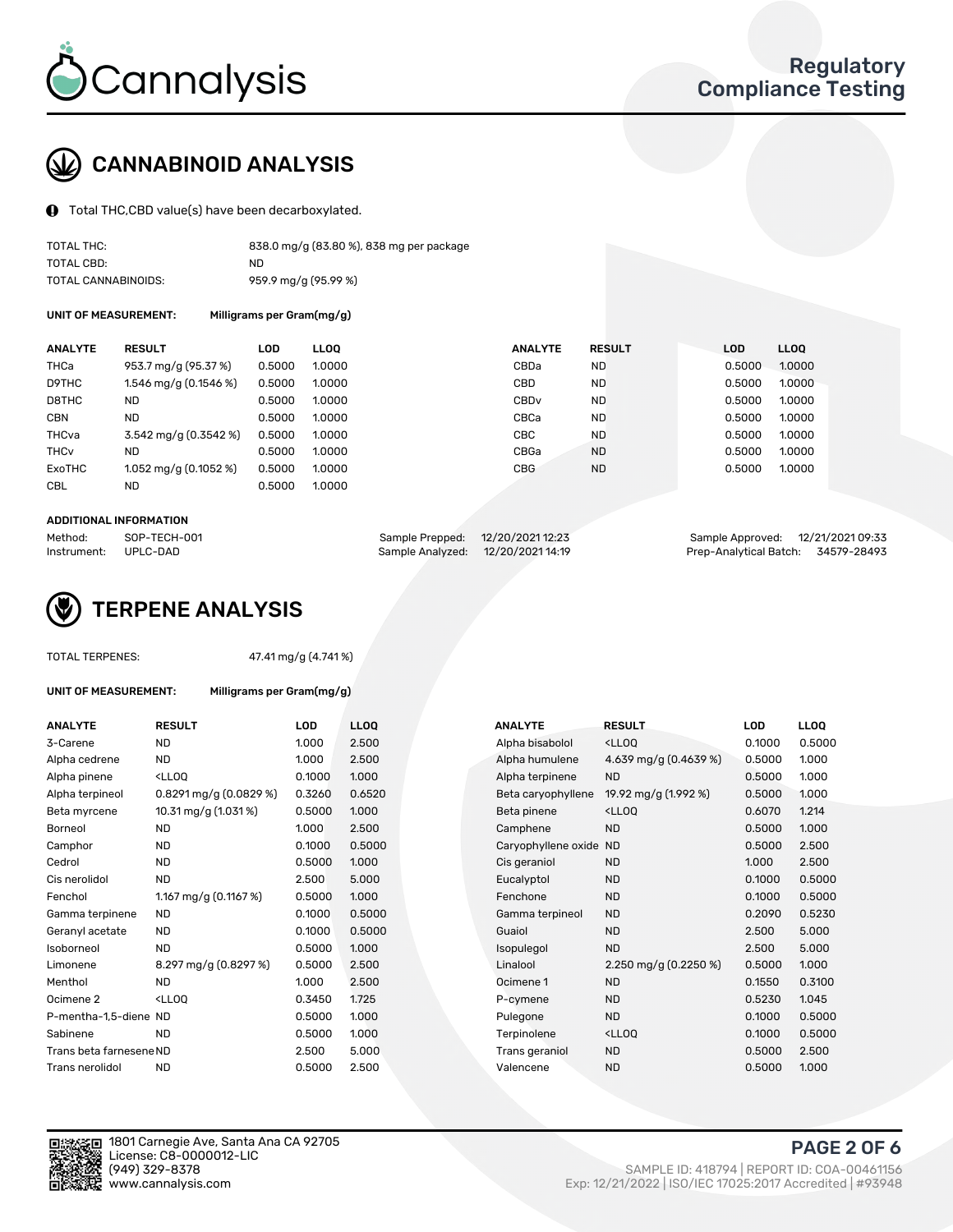

### Regulatory Compliance Testing

#### ADDITIONAL INFORMATION

Method: SOP-TECH-027 Sample Prepped: 12/20/2021 14:32 Sample Approved: 12/21/2021 12:25

Prep-Analytical Batch: 34582-28498



CHEMICAL RESIDUE ANALYSIS PASS

UNIT OF MEASUREMENT: Micrograms per Gram(ug/g)

| <b>ANALYTE</b>  | <b>RESULT</b> | LOD    | LLOQ   | <b>ACTION LEVEL</b> |      | <b>ANALYTE</b>      | <b>RESULT</b> | LOD    | LLOQ   | <b>ACTION LEVEL</b> |      |
|-----------------|---------------|--------|--------|---------------------|------|---------------------|---------------|--------|--------|---------------------|------|
| Abamectin       | <b>ND</b>     | 0.0200 | 0.0400 | 0.1000              | Pass | Acephate            | <b>ND</b>     | 0.0200 | 0.0400 | 0.1000              | Pass |
| Acequinocyl     | <b>ND</b>     | 0.0200 | 0.0400 | 0.1000              | Pass | Acetamiprid         | <b>ND</b>     | 0.0200 | 0.0400 | 0.1000              | Pass |
| Aldicarb        | <b>ND</b>     | 0.0200 | 0.0400 | 0.0                 | Pass | Azoxystrobin        | <b>ND</b>     | 0.0200 | 0.0400 | 0.1000              | Pass |
| Bifenazate      | <b>ND</b>     | 0.0200 | 0.0400 | 0.1000              | Pass | Bifenthrin          | <b>ND</b>     | 0.0200 | 0.0400 | 3.000               | Pass |
| <b>Boscalid</b> | <b>ND</b>     | 0.0200 | 0.0400 | 0.1000              | Pass | Carbaryl            | <b>ND</b>     | 0.0200 | 0.0400 | 0.5000              | Pass |
| Carbofuran      | <b>ND</b>     | 0.0200 | 0.0400 | 0.0                 | Pass | Chlorantraniliprole | <b>ND</b>     | 0.0200 | 0.0400 | 10.00               | Pass |
| Clofentezine    | <b>ND</b>     | 0.0200 | 0.0400 | 0.1000              | Pass | Coumaphos           | <b>ND</b>     | 0.0200 | 0.0400 | 0.0                 | Pass |
| Cyfluthrin      | <b>ND</b>     | 0.4000 | 1.000  | 2.000               | Pass | Cypermethrin        | <b>ND</b>     | 0.4000 | 1.000  | 1.000               | Pass |
| Daminozide      | <b>ND</b>     | 0.0200 | 0.0400 | 0.0                 | Pass | Diazinon            | <b>ND</b>     | 0.0200 | 0.0400 | 0.1000              | Pass |
| Dichlorvos      | <b>ND</b>     | 0.0200 | 0.0400 | 0.0                 | Pass | Dimethoate          | <b>ND</b>     | 0.0200 | 0.0400 | 0.0                 | Pass |
| Dimethomorph    | <b>ND</b>     | 0.0200 | 0.0400 | 2.000               | Pass | <b>Ethoprophos</b>  | <b>ND</b>     | 0.0200 | 0.0400 | 0.0                 | Pass |
| Etofenprox      | <b>ND</b>     | 0.0200 | 0.0400 | 0.0                 | Pass | Etoxazole           | <b>ND</b>     | 0.0200 | 0.0400 | 0.1000              | Pass |
| Fenhexamid      | <b>ND</b>     | 0.0200 | 0.0400 | 0.1000              | Pass | Fenoxycarb          | <b>ND</b>     | 0.0200 | 0.0400 | 0.0                 | Pass |
| Fenpyroximate   | <b>ND</b>     | 0.0200 | 0.0400 | 0.1000              | Pass | Fipronil            | <b>ND</b>     | 0.0400 | 0.1000 | 0.0                 | Pass |
| Flonicamid      | <b>ND</b>     | 0.0200 | 0.0400 | 0.1000              | Pass | Fludioxonil         | <b>ND</b>     | 0.0200 | 0.0400 | 0.1000              | Pass |
| Hexythiazox     | <b>ND</b>     | 0.0200 | 0.0400 | 0.1000              | Pass | Imazalil            | <b>ND</b>     | 0.0200 | 0.0400 | 0.0                 | Pass |
| Imidacloprid    | <b>ND</b>     | 0.0200 | 0.0400 | 5.000               | Pass | Kresoxim methyl     | <b>ND</b>     | 0.0200 | 0.0400 | 0.1000              | Pass |
| Malathion       | <b>ND</b>     | 0.0200 | 0.0400 | 0.5000              | Pass | Metalaxyl           | <b>ND</b>     | 0.0200 | 0.0400 | 2.000               | Pass |
| Methiocarb      | <b>ND</b>     | 0.0200 | 0.0400 | 0.0                 | Pass | Methomyl            | <b>ND</b>     | 0.0200 | 0.0400 | 1.000               | Pass |
| Mevinphos       | <b>ND</b>     | 0.0200 | 0.0400 | 0.0                 | Pass | Myclobutanil        | <b>ND</b>     | 0.0200 | 0.0400 | 0.1000              | Pass |
| Naled           | <b>ND</b>     | 0.0200 | 0.0400 | 0.1000              | Pass | Oxamyl              | <b>ND</b>     | 0.0200 | 0.0400 | 0.5000              | Pass |
| Paclobutrazol   | <b>ND</b>     | 0.0200 | 0.0400 | 0.0                 | Pass | Permethrins         | <b>ND</b>     | 0.0400 | 0.1000 | 0.5000              | Pass |
| Phosmet         | <b>ND</b>     | 0.0200 | 0.0400 | 0.1000              | Pass | Piperonyl butoxide  | <b>ND</b>     | 0.0200 | 0.0400 | 3.000               | Pass |
| Prallethrin     | <b>ND</b>     | 0.0200 | 0.0400 | 0.1000              | Pass | Propiconazole       | <b>ND</b>     | 0.0200 | 0.0400 | 0.1000              | Pass |
| Propoxur        | <b>ND</b>     | 0.0200 | 0.0400 | 0.0                 | Pass | Pyrethrins          | <b>ND</b>     | 0.0200 | 0.0400 | 0.5000              | Pass |
| Pyridaben       | <b>ND</b>     | 0.0200 | 0.0400 | 0.1000              | Pass | Spinetoram          | <b>ND</b>     | 0.0200 | 0.0400 | 0.1000              | Pass |
| Spinosad        | <b>ND</b>     | 0.0300 | 0.0700 | 0.1000              | Pass | Spiromesifen        | <b>ND</b>     | 0.0200 | 0.0400 | 0.1000              | Pass |
| Spirotetramat   | <b>ND</b>     | 0.0200 | 0.0400 | 0.1000              | Pass | Spiroxamine         | <b>ND</b>     | 0.0200 | 0.0400 | 0.0                 | Pass |
| Tebuconazole    | <b>ND</b>     | 0.0200 | 0.0400 | 0.1000              | Pass | Thiacloprid         | <b>ND</b>     | 0.0200 | 0.0400 | 0.0                 | Pass |
| Thiamethoxam    | <b>ND</b>     | 0.0200 | 0.0400 | 5.000               | Pass | Trifloxystrobin     | <b>ND</b>     | 0.0200 | 0.0400 | 0.1000              | Pass |
|                 |               |        |        |                     |      |                     |               |        |        |                     |      |

### ADDITIONAL INFORMATION

Method: SOP-TECH-002 Sample Prepped: 12/20/202114:29 Sample Approved: 12/21/202114:11<br>Instrument: LC-MS/MS Sample Analyzed: 12/20/202114:30 Prep-Analytical Batch: 34584-28495 Prep-Analytical Batch: 34584-28495

PAGE 3 OF 6

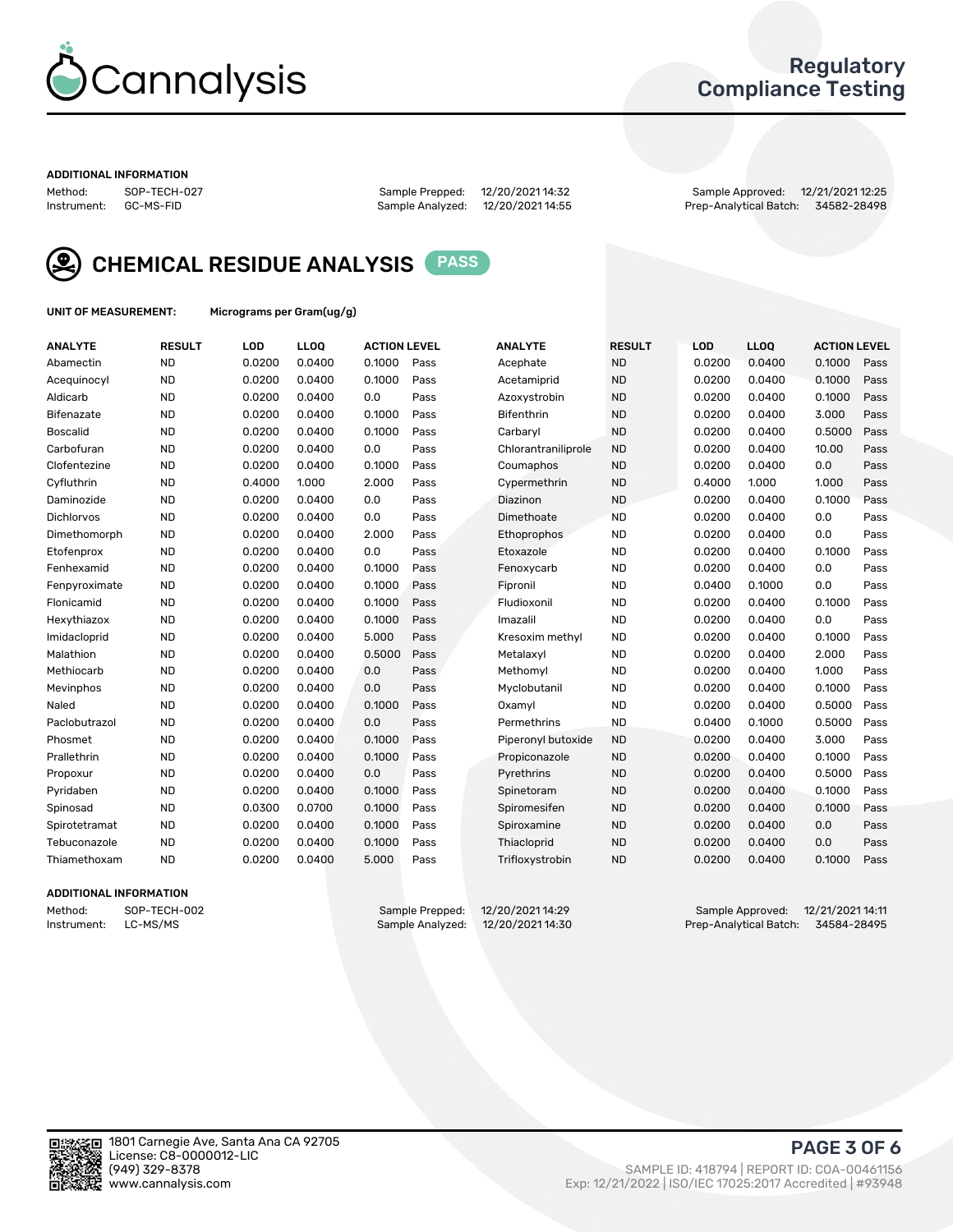

### CHEMICAL RESIDUE GC ANALYSIS PASS

ams per Gram(ug/g)

| <b>ANALYTE</b>                                   | <b>RESULT</b>            | LOD    | <b>LLOO</b> | <b>ACTION LEVEL</b> |                                     | <b>ANALYTE</b>                       | <b>RESULT</b> | LOD              | <b>LLOO</b>            | <b>ACTION LEVEL</b>             |      |
|--------------------------------------------------|--------------------------|--------|-------------|---------------------|-------------------------------------|--------------------------------------|---------------|------------------|------------------------|---------------------------------|------|
| Captan                                           | <b>ND</b>                | 0.1000 | 0.2000      | 0.7000              | Pass                                | Chlordane                            | <b>ND</b>     | 0.0109           | 0.0136                 | 0.0                             | Pass |
| Methyl parathion                                 | <b>ND</b>                | 0.0400 | 0.1000      | 0.0                 | Pass                                | <b>PCNB</b>                          | <b>ND</b>     | 0.0200           | 0.0400                 | 0.1000                          | Pass |
| Chlorfenapyr                                     | <b>ND</b>                | 0.0800 | 0.1000      | 0.0                 | Pass                                | Chlorpyrifos                         | <b>ND</b>     | 0.0800           | 0.1000                 | 0.0                             | Pass |
| ADDITIONAL INFORMATION<br>Method:<br>Instrument: | SOP-TECH-010<br>GC-MS/MS |        |             |                     | Sample Prepped:<br>Sample Analyzed: | 12/20/2021 14:30<br>12/20/2021 14:31 |               | Sample Approved: | Prep-Analytical Batch: | 12/21/2021 09:40<br>34583-28496 |      |

### RESIDUAL SOLVENT ANALYSIS PASS

UNIT OF MEASUREMENT: Micrograms per Gram(ug/g)

| <b>ANALYTE</b>       | <b>RESULT</b> | LOD    | <b>LLOO</b> | <b>ACTION LEVEL</b> |      | <b>ANALYTE</b>           | <b>RESULT</b>                                                               | LOD    | <b>LLOO</b> | <b>ACTION LEVEL</b> |      |
|----------------------|---------------|--------|-------------|---------------------|------|--------------------------|-----------------------------------------------------------------------------|--------|-------------|---------------------|------|
| Acetone              | <b>ND</b>     | 50.00  | 100.0       | 5000                | Pass | Acetonitrile             | <b>ND</b>                                                                   | 50.00  | 100.0       | 410.0               | Pass |
| Benzene              | <b>ND</b>     | 0.5000 | 1.000       | 1.000               | Pass | <b>Butane</b>            | <lloo< td=""><td>50.00</td><td>100.0</td><td>5000</td><td>Pass</td></lloo<> | 50.00  | 100.0       | 5000                | Pass |
| Chloroform           | <b>ND</b>     | 0.5000 | 1.000       | 1.000               | Pass | Ethanol                  | <b>ND</b>                                                                   | 50.00  | 100.0       | 5000                | Pass |
| <b>Ethyl Acetate</b> | <b>ND</b>     | 50.00  | 100.0       | 5000                | Pass | <b>Ethyl Ether</b>       | <b>ND</b>                                                                   | 50.00  | 100.0       | 5000                | Pass |
| Ethylene oxide       | <b>ND</b>     | 0.5000 | 1.000       | 1.000               | Pass | Heptane                  | <b>ND</b>                                                                   | 50.00  | 100.0       | 5000                | Pass |
| Hexane               | <b>ND</b>     | 50.00  | 100.0       | 290.0               | Pass | <b>Isopropyl Alcohol</b> | <b>ND</b>                                                                   | 50.00  | 100.0       | 5000                | Pass |
| Methanol             | <b>ND</b>     | 50.00  | 100.0       | 3000                | Pass | Methylene chloride       | <b>ND</b>                                                                   | 0.5000 | 1.000       | 1.000               | Pass |
| Pentane              | <b>ND</b>     | 50.00  | 100.0       | 5000                | Pass | Propane                  | <b>ND</b>                                                                   | 50.00  | 200.0       | 5000                | Pass |
| Toluene              | <b>ND</b>     | 50.00  | 100.0       | 890.0               | Pass | Xvlenes                  | <b>ND</b>                                                                   | 50.08  | 100.0       | 2170                | Pass |
| Trichloroethylene    | <b>ND</b>     | 0.5000 | 1.000       | 1.000               | Pass | 1.2-Dichloroethane       | <b>ND</b>                                                                   | 0.5000 | 1.000       | 1.000               | Pass |

#### ADDITIONAL INFORMATION

|         | AUDITIONAL INFORMATION   |                                   |                                    |  |
|---------|--------------------------|-----------------------------------|------------------------------------|--|
| Method: | SOP-TECH-021             | Sample Prepped: 12/20/202114:32   | Sample Approved: 12/21/2021 10:52  |  |
|         | Instrument: HS-GC-MS/FID | Sample Analyzed: 12/20/2021 14:56 | Prep-Analytical Batch: 34586-28499 |  |



UNIT OF MEASUREMENT: Cycle Threshold (Ct)

| <b>ANALYTE</b>         | <b>RESULT</b>              | LOD   | <b>LLOO</b> |     | <b>ACTION LEVEL</b> | <b>ANALYTE</b>   | <b>RESULT</b> | LOD   | <b>LLOO</b>            |                  | <b>ACTION LEVEL</b> |
|------------------------|----------------------------|-------|-------------|-----|---------------------|------------------|---------------|-------|------------------------|------------------|---------------------|
| A.fumigatus            | ND                         | 33.00 | 0.0         | 0.0 | Pass                | A. flavus        | <b>ND</b>     | 33.00 | 0.0                    | 0.0              | Pass                |
| A. niger               | <b>ND</b>                  | 33.00 | 0.0         | 0.0 | Pass                | A. terreus       | <b>ND</b>     | 33.00 | 0.0                    | 0.0              | Pass                |
| <b>STEC</b>            | <b>ND</b>                  | 33.00 | 0.0         | 0.0 | Pass                | Salmonella spp   | <b>ND</b>     | 33.00 | 0.0                    | 0.0              | Pass                |
| ADDITIONAL INFORMATION |                            |       |             |     |                     |                  |               |       |                        |                  |                     |
| Method:                | SOP-TECH-016, SOP-TECH-022 |       |             |     | Sample Prepped:     | 12/21/2021 11:15 |               |       | Sample Approved:       | 12/21/2021 14:55 |                     |
| Instrument:            | aPCR                       |       |             |     | Sample Analyzed:    | 12/21/2021 11:16 |               |       | Prep-Analytical Batch: |                  | 34592-28513         |

(949) 329-8378 SAMPLE ID: 418794 | REPORT ID: COA-00461156 Exp: 12/21/2022 | ISO/IEC 17025:2017 Accredited | #93948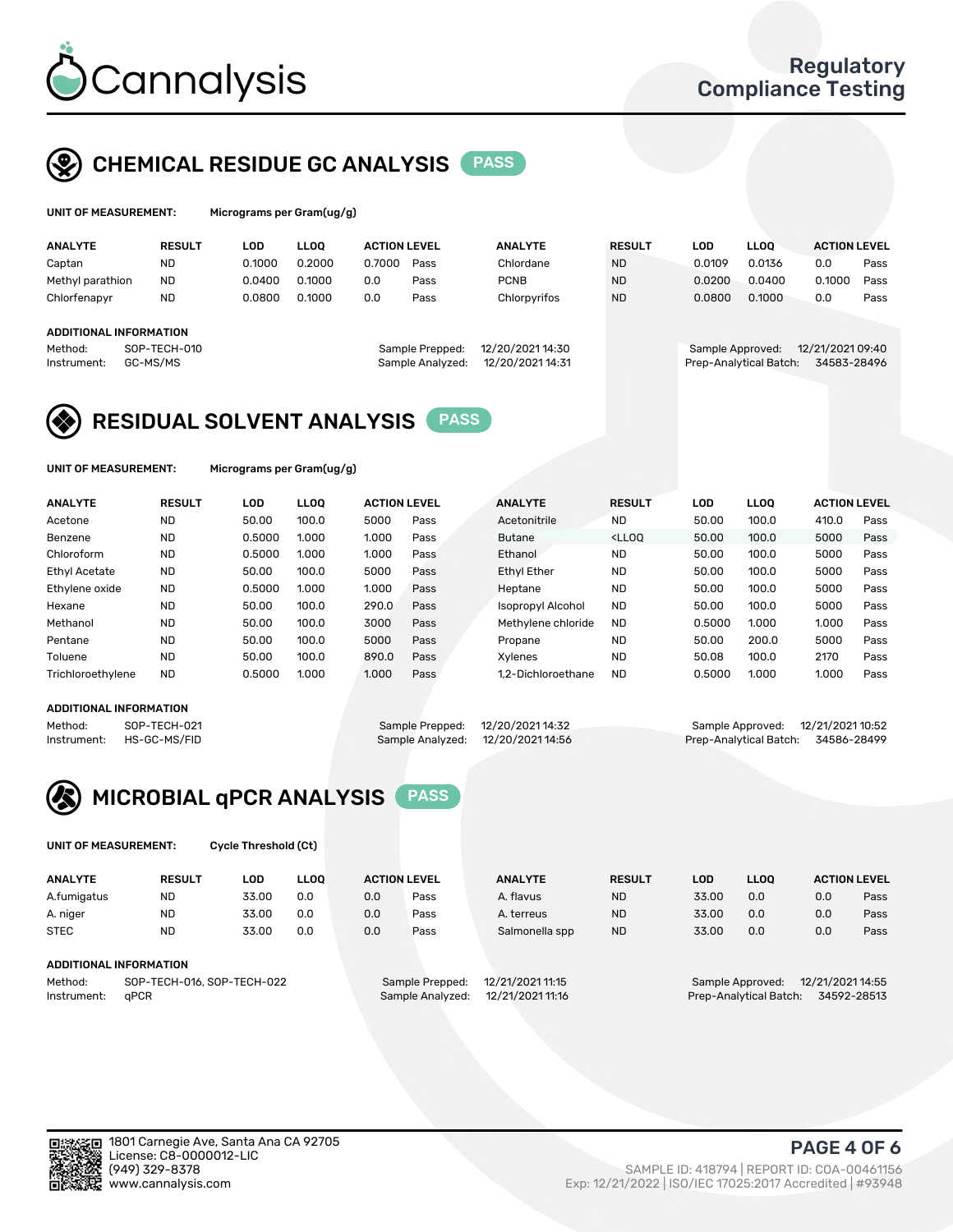



| UNIT OF MEASUREMENT:   |                        | Micrograms per Gram(ug/g) |             |                                     |                                      |               |            |                                            |                                 |      |
|------------------------|------------------------|---------------------------|-------------|-------------------------------------|--------------------------------------|---------------|------------|--------------------------------------------|---------------------------------|------|
| <b>ANALYTE</b>         | <b>RESULT</b>          | <b>LOD</b>                | <b>LLOO</b> | <b>ACTION LEVEL</b>                 | <b>ANALYTE</b>                       | <b>RESULT</b> | <b>LOD</b> | <b>LLOO</b>                                | <b>ACTION LEVEL</b>             |      |
| Arsenic                | <b>ND</b>              | 0.0120                    | 0.1000      | 0.2000<br>Pass                      | Cadmium                              | <b>ND</b>     | 0.0072     | 0.0500                                     | 0.2000                          | Pass |
| Lead                   | <b>ND</b>              | 0.0068                    | 0.0500      | 0.5000<br>Pass                      | Mercury                              | <b>ND</b>     | 0.0060     | 0.0500                                     | 0.1000                          | Pass |
|                        | ADDITIONAL INFORMATION |                           |             |                                     |                                      |               |            |                                            |                                 |      |
| Method:<br>Instrument: | SOP-TECH-013<br>ICP-MS |                           |             | Sample Prepped:<br>Sample Analyzed: | 12/21/2021 09:09<br>12/21/2021 10:06 |               |            | Sample Approved:<br>Prep-Analytical Batch: | 12/21/2021 17:01<br>34590-28509 |      |
|                        |                        |                           |             |                                     |                                      |               |            |                                            |                                 |      |





MYCOTOXINS ANALYSIS PASS

UNIT OF MEASUREMENT: Micrograms per Kilogram(ug/kg)

| <b>ANALYTE</b>          | <b>RESULT</b> | LOD   | <b>LLOO</b> | <b>ACTION LEVEL</b> |      | <b>ANALYTE</b> | <b>RESULT</b> | LOD   | <b>LLOO</b> | <b>ACTION LEVEL</b> |      |
|-------------------------|---------------|-------|-------------|---------------------|------|----------------|---------------|-------|-------------|---------------------|------|
| Aflatoxin B1            | <b>ND</b>     | 1.000 | 2.000       |                     | N/A  | Aflatoxin B2   | <b>ND</b>     | 2.000 | 5.000       |                     | N/A  |
| Aflatoxin G1            | <b>ND</b>     | 2.000 | 5.000       |                     | N/A  | Aflatoxin G2   | <b>ND</b>     | 2.000 | 5.000       |                     | N/A  |
| <b>Total Aflatoxins</b> | <b>ND</b>     | 10.00 | 14.00       | 20.00               | Pass | Ochratoxin A   | <b>ND</b>     | 1.000 | 2.000       | 20.00               | Pass |
|                         |               |       |             |                     |      |                |               |       |             |                     |      |

### ADDITIONAL INFORMATION

Method: SOP-TECH-020 Sample Prepped: 12/20/2021 14:04 Sample Approved: 12/21/2021 11:43 Instrument: LC-MS/MS Sample Analyzed: 12/20/2021 14:28 Prep-Analytical Batch: 34585-28494

# FILTH & FOREIGN MATERIAL ANALYSIS PASS

UNIT OF MEASUREMENT: Filth and Foreign Matter (%, #/3g)

| <b>ANALYTE</b>         | <b>RESULT</b>                     | LOD | <b>LLOO</b> | <b>ACTION LEVEL</b> |                                     | <b>ANALYTE</b>                       | <b>RESULT</b> | LOD | <b>LLOO</b>                                | <b>ACTION LEVEL</b>             |      |
|------------------------|-----------------------------------|-----|-------------|---------------------|-------------------------------------|--------------------------------------|---------------|-----|--------------------------------------------|---------------------------------|------|
| IF RH ME               | <b>ND</b>                         | 0.0 | 0.0         | 1.000               | Pass                                | <b>IFM</b>                           | <b>ND</b>     | 0.0 | 0.0                                        | 25.00                           | Pass |
| Mold                   | <b>ND</b>                         | 0.0 | 0.0         | 25.00               | Pass                                | <b>SSCD</b>                          | <b>ND</b>     | 0.0 | 0.0                                        | 25.00                           | Pass |
| ADDITIONAL INFORMATION |                                   |     |             |                     |                                     |                                      |               |     |                                            |                                 |      |
| Method:<br>Instrument: | SOP-TECH-009<br>Visual Inspection |     |             |                     | Sample Prepped:<br>Sample Analyzed: | 12/21/2021 08:27<br>12/21/2021 08:30 |               |     | Sample Approved:<br>Prep-Analytical Batch: | 12/21/2021 08:32<br>34596-28505 |      |



PAGE 5 OF 6